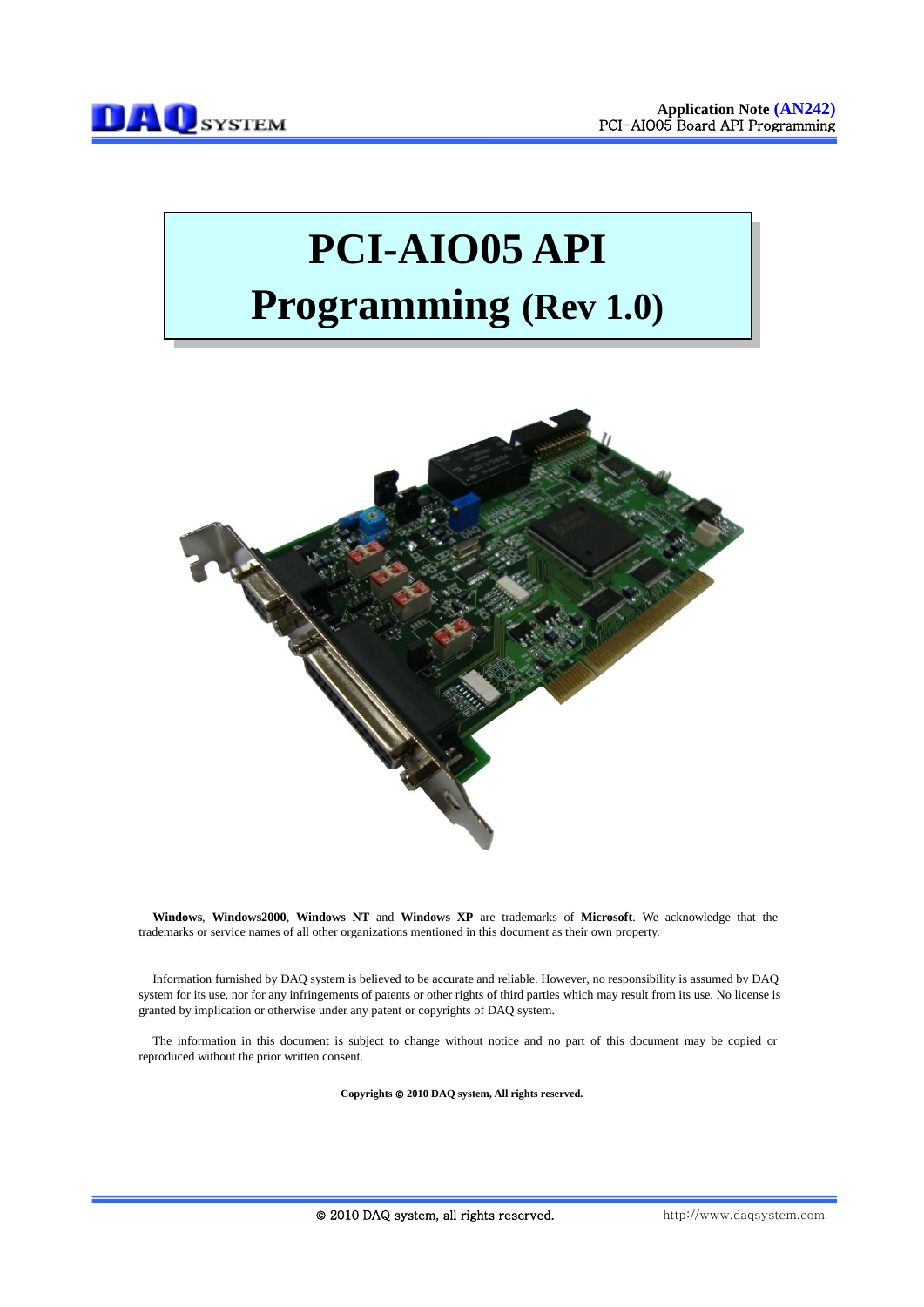## **API** 설명

PCI-AIO05 보드를 사용하기 위한 API(Application Programming Interface)를 설명한다.

현재 지원하는 API는 다음과 같다.

```
// DLL export header file for PCI boards
1/ (c) 2010 DAQ system
#define MAX MODEL 20
                             // Maximum number of model to find
                             // Maximum number of board to find
#define MAX DEVICE 4
#define MAX_CHANNEL 16
                            // Maximum number of channel to find
                            // Minimum number of adc data average
#define MIN ADC AVG 1
                            // Maximum number of adc data average
#define MAX ADC AVG 256
#define MAX BUFFER LENGTH 1024
                             // Maximum number of adc data average: auto buffer mode
#define PCI AIO05 5
                             // Define PCI-AIO05 number
// Board level API functions
extern "C" declspec(dllimport) BOOL stdcall OpenDAQDevice(int nModel, int nBoard);
extern "C" declspec(dllimport) BOOL stdcall ResetBoard(int nModel, int nBoard);
extern "C" _declspec(dllimport) BOOL _stdcall CloseDAQDevice(int nModel, int nBoard);
extern "C" declspec(dllimport) BOOL stdcall GetBoardVersion(int nModel, int nBoard, int *version);
, annotation and an annotation and an annotation and an annotation and an annotation and an annotation and an annotation and \ell/\ell// ADC API functions
\tt\t\t\texttt{extern "C" _declspec(dllimport)} B00L \_stdcall ADC\_Reset(int nModel, int nBoard);int nResol, int *nData);
int nRange);
extern "C" declspec(dllimport) BOOL stdcall ADC GetChannelState(int nModel, int nBoard,
                                              int nChannel, BYTE *status);
extern "C" declspec(dllimport) BOOL stdcall ADC SetConversionTime(int nModel, int nBoard, int nChannel,
                                               int time);
extern "C" declspec(dllimport) BOOL stdcall ADC SetAvgCounter(int nModel, int nBoard, int nChannel,
                                                int nCount);
extern "C" declspec(dllimport) BOOL stdcall ADC SetResolution(int nModel, int nBoard, int nChannel,
                                                int nResol);
\tt\t\t\texttt{extern "C" _declspec(dllimport)} B00L \texttt{ _stdcall ADC\_StartBufferedRead(int nModel, int nBoard)};extern "C" \boxed{\phantom{a} declspec(dllimport) BOOL \boxed{\phantom{a}}stdcall ADC StoptBufferedRead(int nModel, int nBoard);
extern "C" declspec(dllimport) int __stdcall ADC_GetBufferedData(int nModel, int nBoard, int nChannel,
                                          int nCount, int* Data);
// DIO API functions
```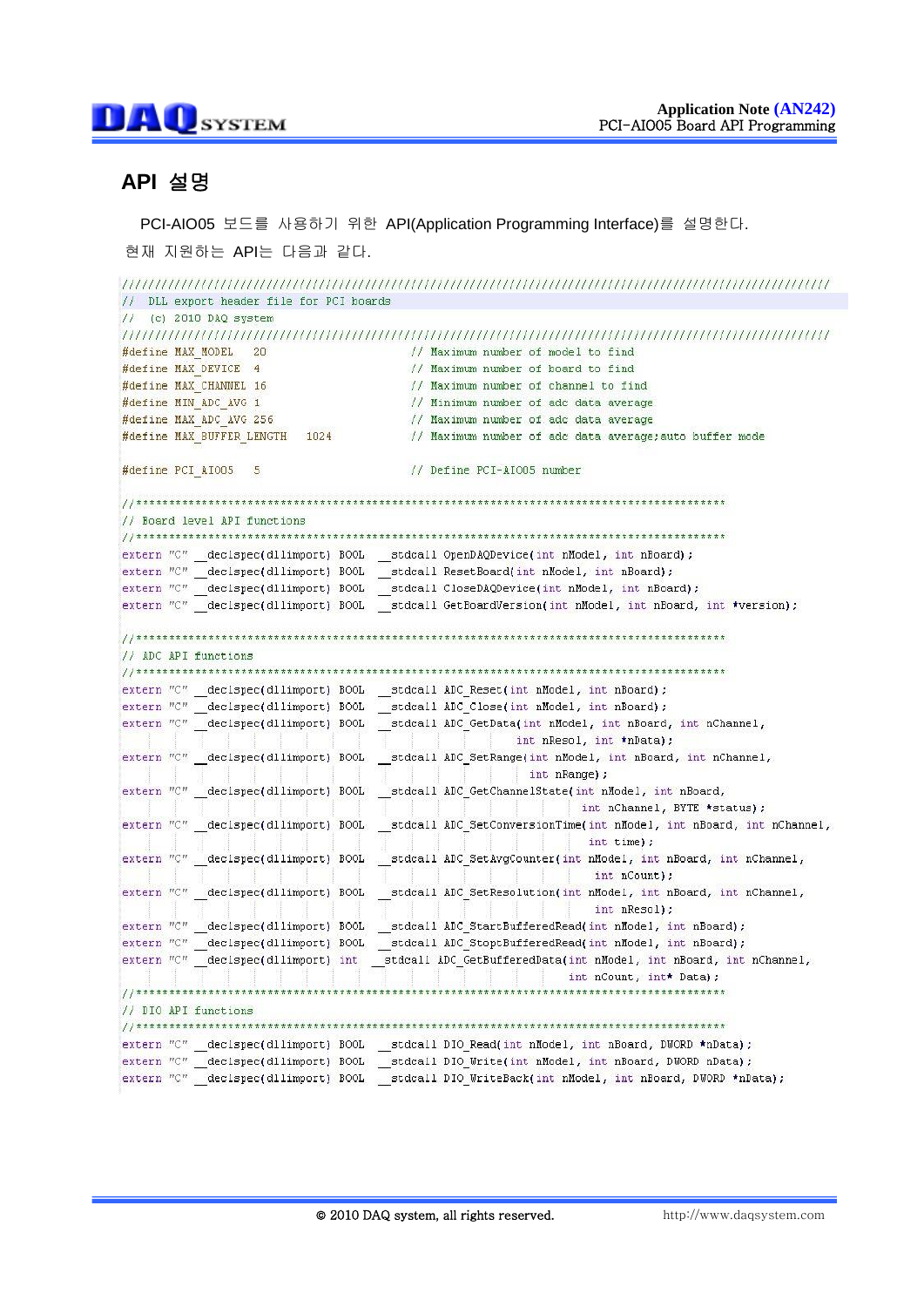## **Board Level API Functions**

## *Overview*

| <b>BOOL</b> | OpenDAQDevice (int nModel, int nBoard)                 |
|-------------|--------------------------------------------------------|
| <b>BOOL</b> | ResetBoard (int nModel, int nBoard)                    |
| <b>BOOL</b> | <b>CloseDAQDevice (int nModel, int nBoard)</b>         |
| <b>BOOL</b> | GetBoardVersion (int nModel, int nBoard, int *version) |

## **OpenDAQDevice**

디바이스를 Open한다. PCI-AIO 시리즈 보드를 이용하는 프로그램에서 초기에 반드시 한번 함수를 호출하여 디바이스를 Open 하여야 한다.

## BOOL **OpenDAQDevice(int nModel, int nBoard)**

#### **Parameters**:

nModel : PCI-AIO 모델번호를 적는다.

nBoard : 현재 시스템에 장착되어 있는 보드 번호를 알려준다.

보드 번호는 보드의 DIP 스위치를 이용하여 설정한다.

#### **Return Value**:

함수 호출에 실패할 경우 "FALSE" 성공일 경우 "TRUE"을 리턴함.

## **ResetBoard**

현재 시스템(PC)에 장착된 디바이스를 초기화 한다.

### BOOL **ResetBoard(int nModel, int nBoard)**

## **Parameters**:

nModel : PCI-AIO 모델번호를 적는다.

nBoard : 현재 시스템에 장착되어 있는 보드 번호를 알려준다.

보드 번호는 보드의 DIP 스위치를 이용하여 설정한다.

#### **Return Value**: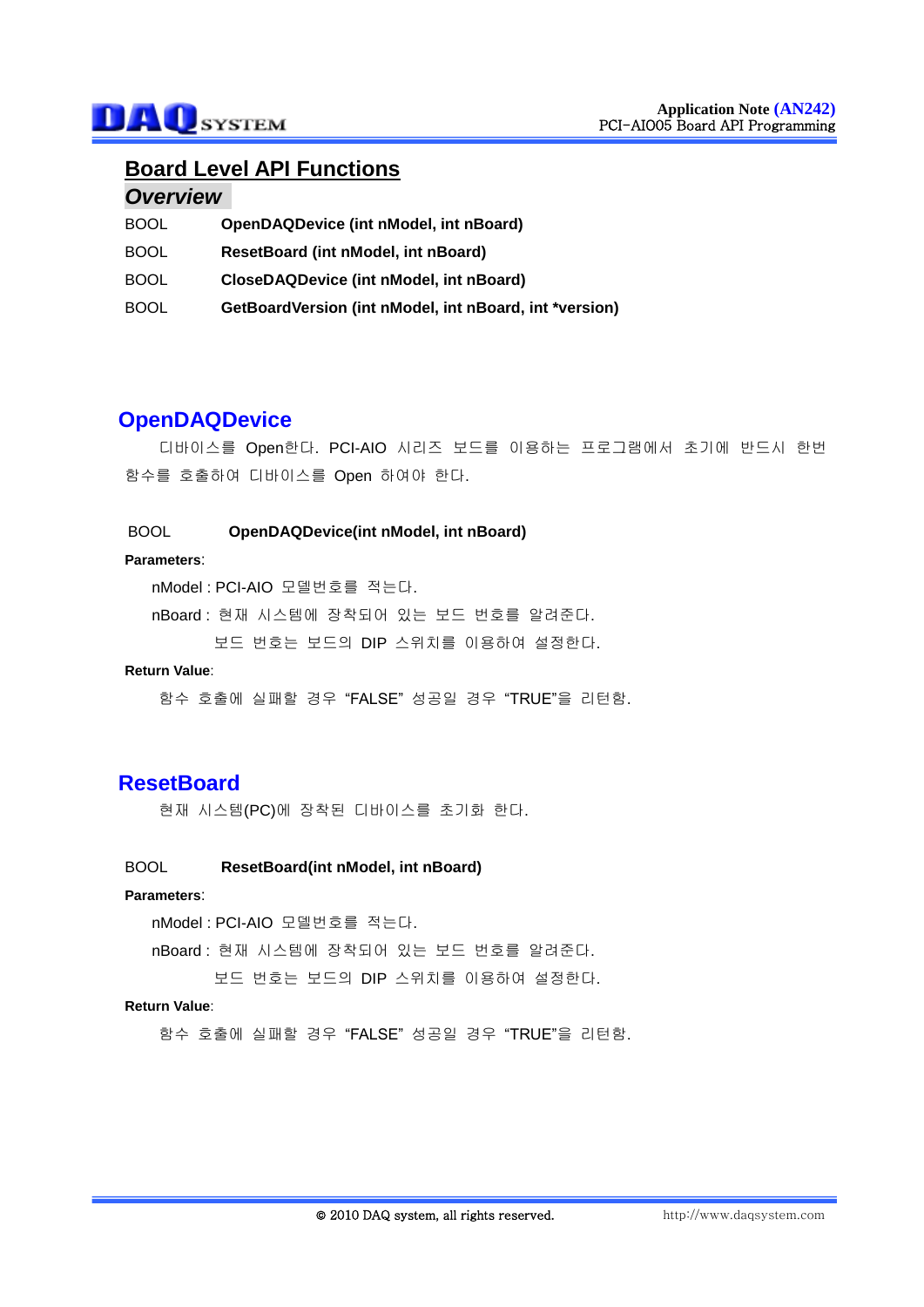## **CloseDAQDevice**

오픈된 모든 PCI-AIO 시리즈 디바이스를 Close한다. 장치의 사용이 끝나게 되면, 반드시 장 치를 Close 하여 다른 프로그램에서 사용할 수 있도록 한다.

### BOOL **CloseDAQDevice(int nModel, int nBoard)**

#### **Parameters**:

nModel : PCI\_ AIO 모델번호를 적는다.

- nBoard : 현재 시스템에 장착되어 있는 보드 번호를 알려준다.
	- 보드 번호는 보드의 DIP 스위치를 이용하여 설정한다.

### **Return Value**:

함수 호출에 실패할 경우 "FALSE" 성공일 경우 "TRUE"을 리턴함.

## **GetBoardVersion**

PCI-AIO 디바이스의 하드웨어 버전 정보를 얻는다. .

#### BOOL **GetBoardVersion(int nModel, int nBoard, int \*version)**

#### **Parameters**:

nModel : PCI-AIO 모델번호를 적는다.

nBoard : 현재 시스템에 장착되어 있는 보드 번호를 알려준다.

보드 번호는 보드의 DIP 스위치를 이용하여 설정한다.

version : 버전 정보를 받을 변수의 포인터이다. 정상적인 경우 양의 정수 값을 나타낸다.

#### **Return Value**: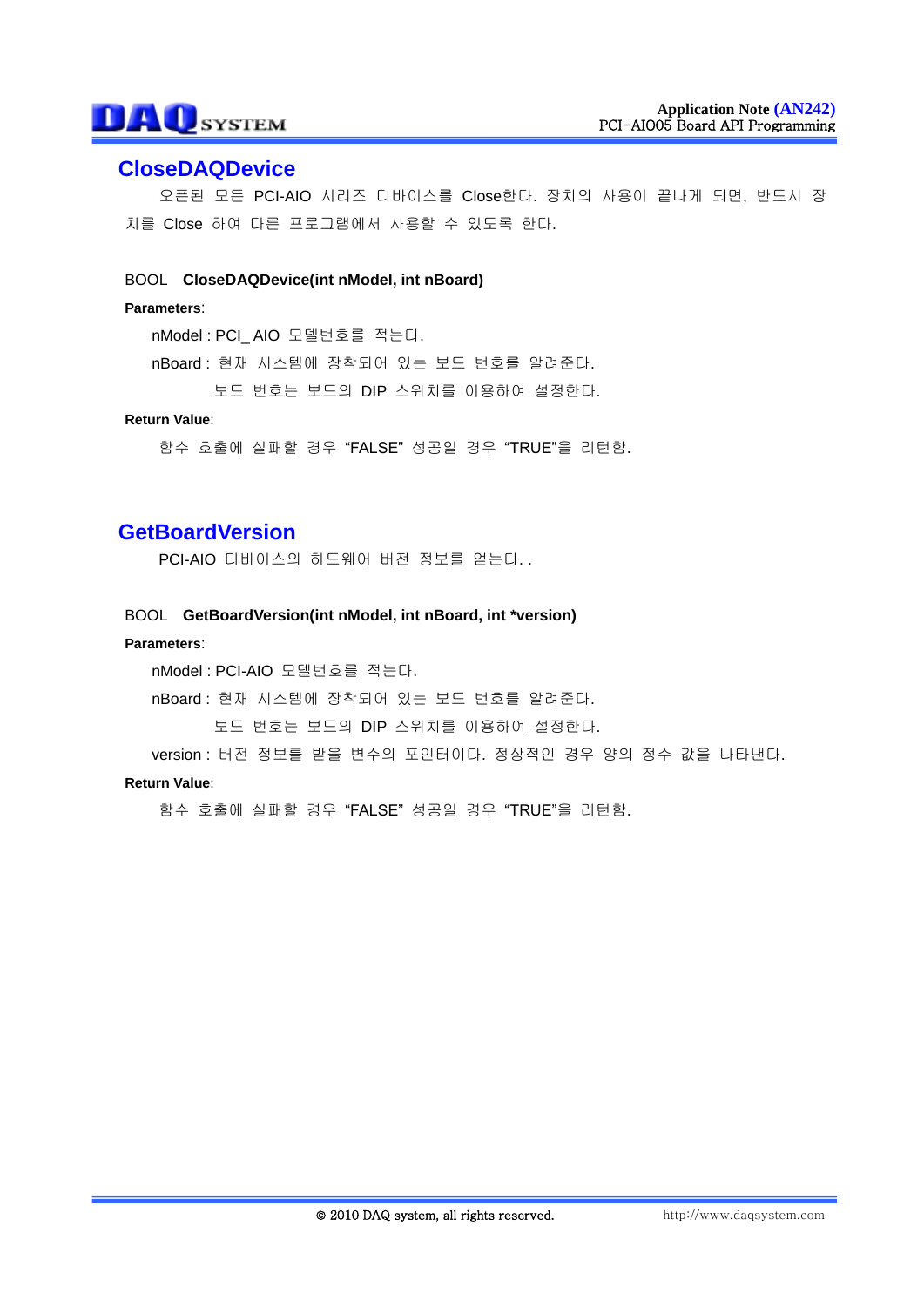## **ADC(Analog to Digital Convertor) API Functions**

## *Overview*

| ADC_Reset (int nModel, int nBoard)                                                 |
|------------------------------------------------------------------------------------|
| ADC Close (int nModel, int nBoard)                                                 |
| ADC_GetData (int nModel, int nBoard, int nChannel, int nResol, int *nData)         |
| ADC_SetRange (int nModel, int nBoard, int nChannel, int nRange)                    |
| ADC GetChannelState (int nModel, int nBoard, int nChannel, BYTE *status)           |
| ADC SetConversionTime (int nModel, int nBoard, int nChannel, int time)             |
| ADC SetAvgCounter (int nModel, int nBoard, int nChannel, int nCount)               |
| ADC_SetResolution (int nModel, int nBoard, int nChannel, int nResol)               |
| ADC_StartBufferedRead (int nModel, int nBoard)                                     |
| ADC_StopBufferedRead (int nModel, int nBoard)                                      |
| ADC_GetBufferedData (int nModel, int nBoard, int nChannel, int nCount, int *nData) |
|                                                                                    |

## **ADC\_Reset**

AD Converter 기능을 초기화한다.

#### BOOL **ADC\_Reset (int nModel, int nBoard)**

#### **Parameters**:

nModel : PCI\_ AIO05 모델번호를 적는다.

nBoard : 현재 시스템에 장착되어 있는 보드 번호를 알려준다.

보드 번호는 보드의 DIP 스위치를 이용하여 설정한다.

#### **Return Value**:

함수 호출에 실패할 경우 "FALSE" 성공일 경우 "TRUE"을 리턴함.

## **ADC\_Close**

ADC 기능을 더 이상 사용하지 않을 경우 호출하여 사용한 리소스를 해제한다.

#### BOOL **ADC\_Close (int nModel, int nBoard)**

#### **Parameters**:

nModel : PCI\_ AIO05 모델번호를 적는다.

nBoard : 현재 시스템에 장착되어 있는 보드 번호를 알려준다.

보드 번호는 보드의 DIP 스위치를 이용하여 설정한다.

#### **Return Value**: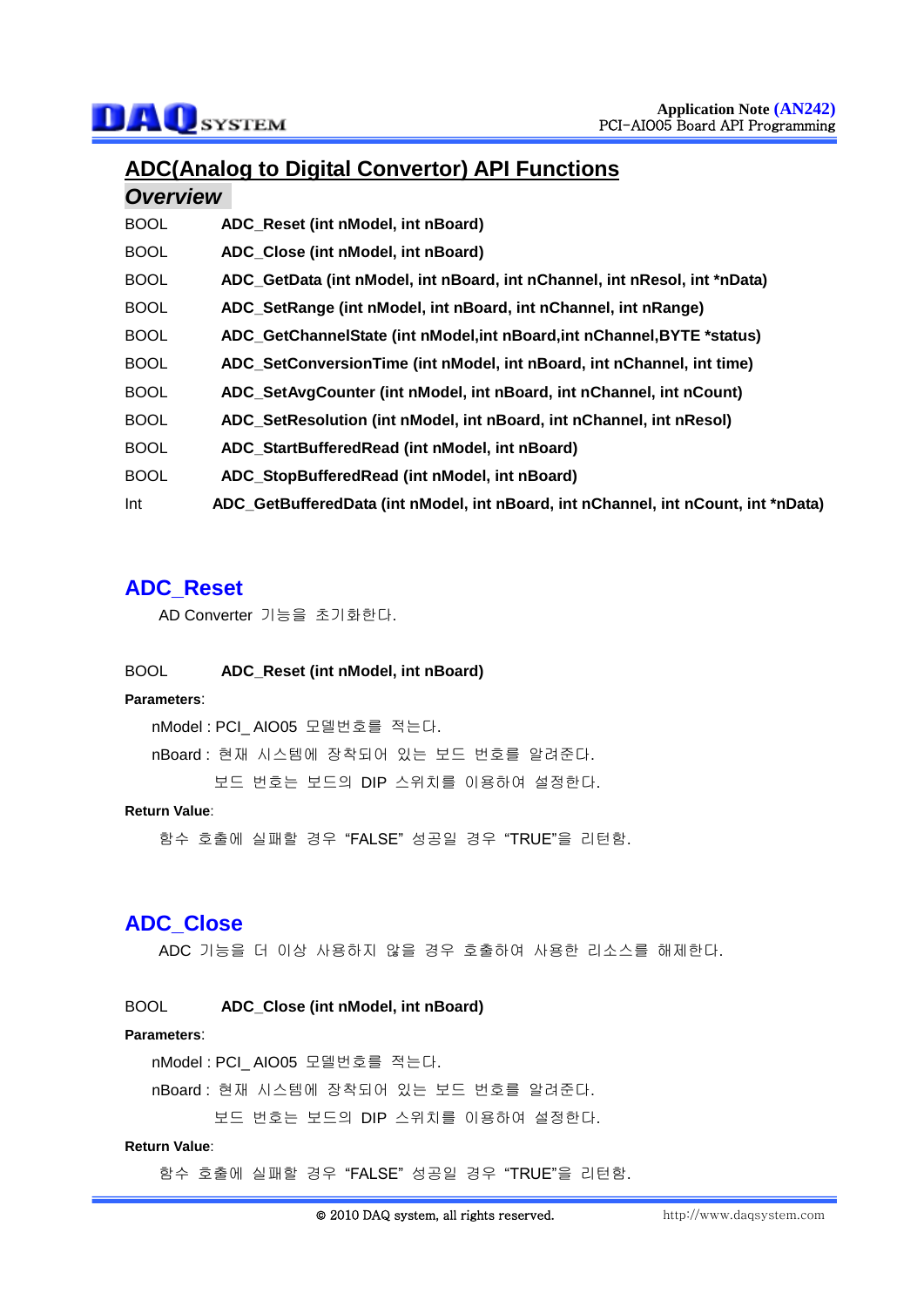## **ADC\_GetData**

AD 변환된 데이터를 보드로부터 읽는다.

16 ~ 24비트 분해능(Resolution)과 ±10V, +10V, ±5V 및 +5V 입력범위를 지원한다. 입력신호의 레벨이 정해진 입력범위를 벗어날 경우, 최대 범위 이상 값에서는 최대값, 최소 범위 이하에 대해서는 최소값이 표시된다.

[표 4. 정밀도에 따른 AD 값의 범위]

| 정밀도           | 극성              |                      |  |
|---------------|-----------------|----------------------|--|
|               | Unipolar        | <b>Bipolar</b>       |  |
| 16-비트         | $0 - +65535$    | $-32768 - +32767$    |  |
| 17-비트         | $0 - +131071$   | $-65536 - +65535$    |  |
| 18-비트         | $0 - +262143$   | $-131072 - +131071$  |  |
| 19-비트         | $0 - +524287$   | $-262144 - +262143$  |  |
| 20-비트         | $0 - +1048575$  | $-524288 - +524287$  |  |
| 21-H $\equiv$ | $0 - +2097151$  | $-1048576 - 1048575$ |  |
| 22-비트         | $0 - +4194303$  | $-2097152 - 2097151$ |  |
| 23-비트         | $0 - +8388607$  | $-4194304 - 4194303$ |  |
| 24-비트         | $0 - +16777215$ | $-8388608 - 8388607$ |  |

이때 실제 전압의 계산은 다음과 같다.

## 전압 **= (**읽은 값**/Resolution** 범위**) \*(Range** 최대값**-**최소값**)**

예) 분해능 16 비트, ±10V 범위에서 (-16384)를 읽었을 경우, (읽은 값)/65,536 \* (전압변동범위)  $= (-16384)/65,536 * (10 - (-10)) = (-0.25) * 20$  $=$  (-5.0) [V]

## BOOL **ADC\_GetData (int nModel, int nBoard, int nChannel, int nResol, int \*nData)**

### **Parameters**:

nModel : PCI\_ AIO05 모델번호를 적는다.

nBoard : 현재 시스템에 장착되어 있는 보드 번호를 알려준다.

보드 번호는 보드의 DIP 스위치를 이용하여 설정한다.

nChannel : ADC 채널 값을 적는다. PCI\_ AIO05의 채널 번호는 0에서 3까지 이다.

nResol : 변환 데이터의 분해능을 적는다.

nData : 읽어올 ADC값을 받을 변수의 포인터이다. 값의 범위는 위 [표 4]와 같다.

### **Return Value**: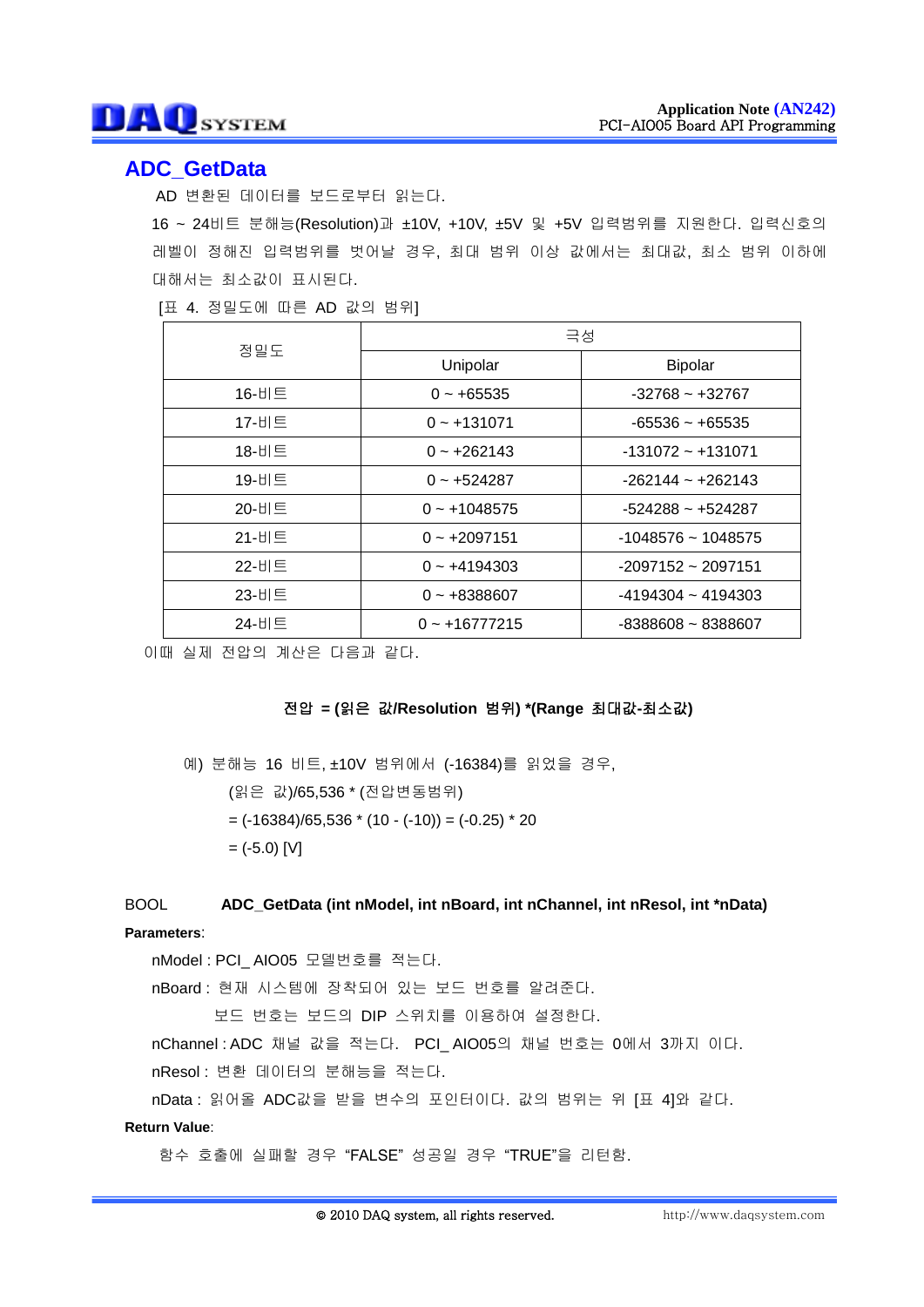## **ADC\_SetRange**

ADC 채널의 입력 범위를 지정한다.

## BOOL **ADC\_SetRange (int nModel, int nBoard, int nChannel, int nRange) Parameters**: nModel : PCI\_ AIO05 모델번호를 적는다. nBoard : 현재 시스템에 장착되어 있는 보드 번호를 알려준다. 보드 번호는 보드의 DIP 스위치를 이용하여 설정한다. nChannel : ADC 채널 값을 적는다. PCI\_ AIO05의 채널 번호는 0에서 3까지 이다. nRange : ADC의 입력 범위를 설정한다.  $0:±10V$ (default)  $1: +10V$

- $2 : +5V$
- $3: +5V$

### **Return Value**:

함수 호출에 실패할 경우 "FALSE" 성공일 경우 "TRUE"을 리턴함.

## **ADC\_GetChannelState**

ADC 채널의 상태를 확인한다.

## BOOL **ADC\_GetChannelState (int nModel,int nBoard,int nChannel,BYTE \*status) Parameters**:

nModel : PCI\_ AIO05 모델번호를 적는다. nBoard : 현재 시스템에 장착되어 있는 보드 번호를 알려준다. 보드 번호는 보드의 DIP 스위치를 이용하여 설정한다. nChannel : ADC 채널 값을 적는다. PCI\_ AIO05의 채널 번호는 0에서 3까지 이다. \*status : 채널 상태를 얻는 데이터. 비트 6-5 – 상태 값을 읽은 채널 번호 비트 1 – 아날로그 입력 신호의 극성을 표시 0 : 양전압 상태, 1 : 음전압 상태 비트 0 – 아날로그 입력 신호의 범위 상태 0 : 신호가 입력범위에 존재하는 정상 상태, 1 : over-range 상태

#### **Return Value**: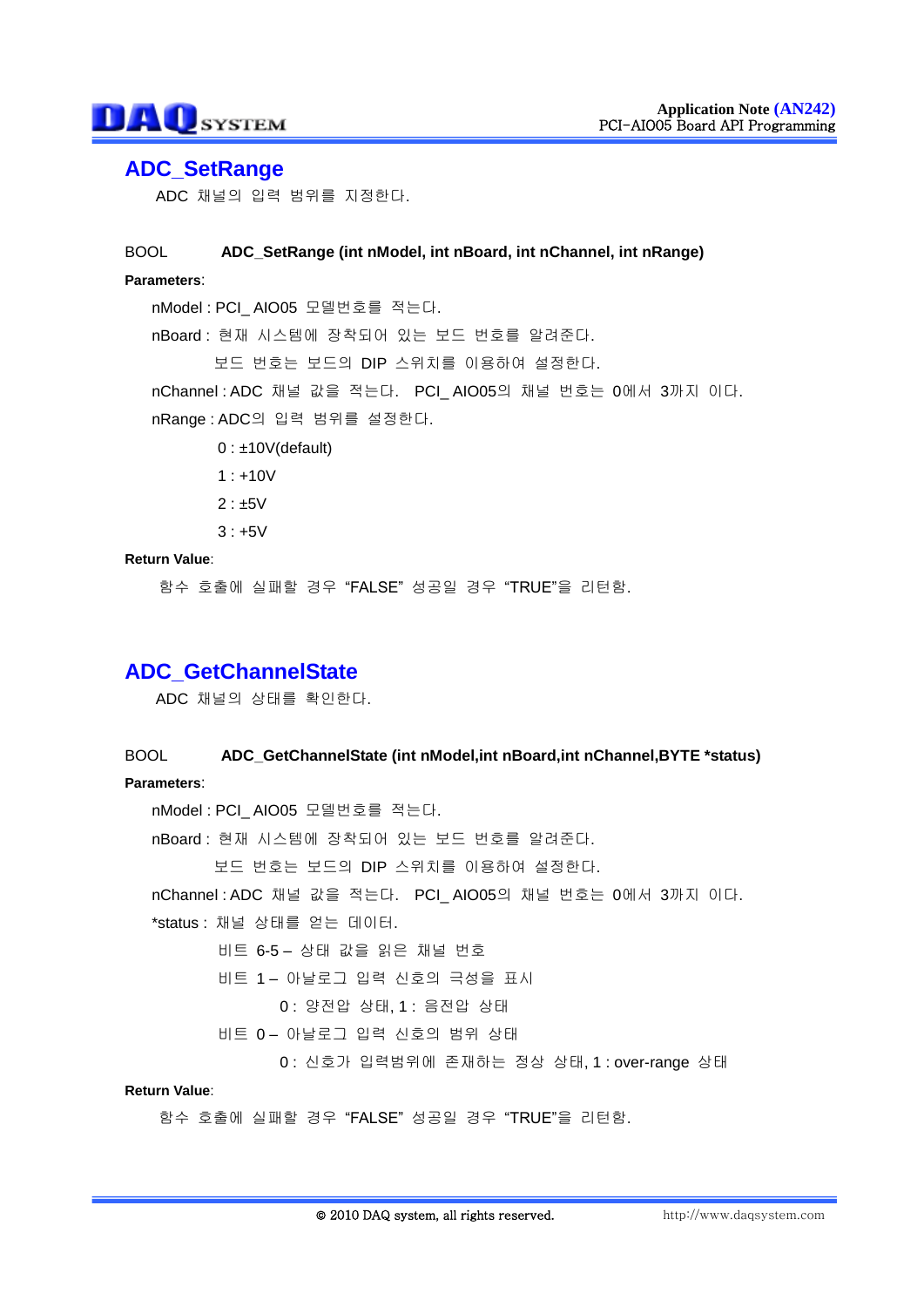## **ADC\_SetConversionTime**

ADC의 필터워드(FW) 값을 설정하여 변환시간을 조절한다.

## BOOL **ADC\_SetConversionTime (int nModel, int nBoard, int nChannel, int time)**

## **Parameters**:

nModel : PCI\_ AIO05 모델번호를 적는다.

nBoard : 현재 시스템에 장착되어 있는 보드 번호를 알려준다.

보드 번호는 보드의 DIP 스위치를 이용하여 설정한다.

nChannel : ADC 채널 값을 적는다. PCI\_ AIO05의 채널 번호는 0에서 3까지 이다.

Time : FW 값. 표 3)을 참조하여 설정 할 것.

#### **Return Value**:

함수 호출에 실패할 경우 "FALSE" 성공일 경우 "TRUE"을 리턴함.

## **ADC\_SetAvgCounter**

이동평균에 사용할 AD 데이터 수를 설정한다.

데이터 수가 1일 경우에는 이동평균이 적용되지 않으며, ADC\_GetBufferedData(), 함수는 평균 화된 데이터를 취득한다.

## BOOL **ADC\_SetAvgCounter (int nModel, int nBoard,int nChannel,int nCount) Parameters**:

nModel : PCI-AIO05 모델번호를 적는다.

nBoard : 현재 시스템에 장착되어 있는 보드 번호를 알려준다.

보드 번호는 보드의 DIP 스위치를 이용하여 설정한다.

nChannel : ADC 채널 값을 적는다. PCI-AIO05의 채널 번호는 0에서 3까지 이다.

nCount : 이동평균이 적용되는 데이터 수를 지정한다. 1 ~ 255의 수를 지정한다.

### **Return Value**: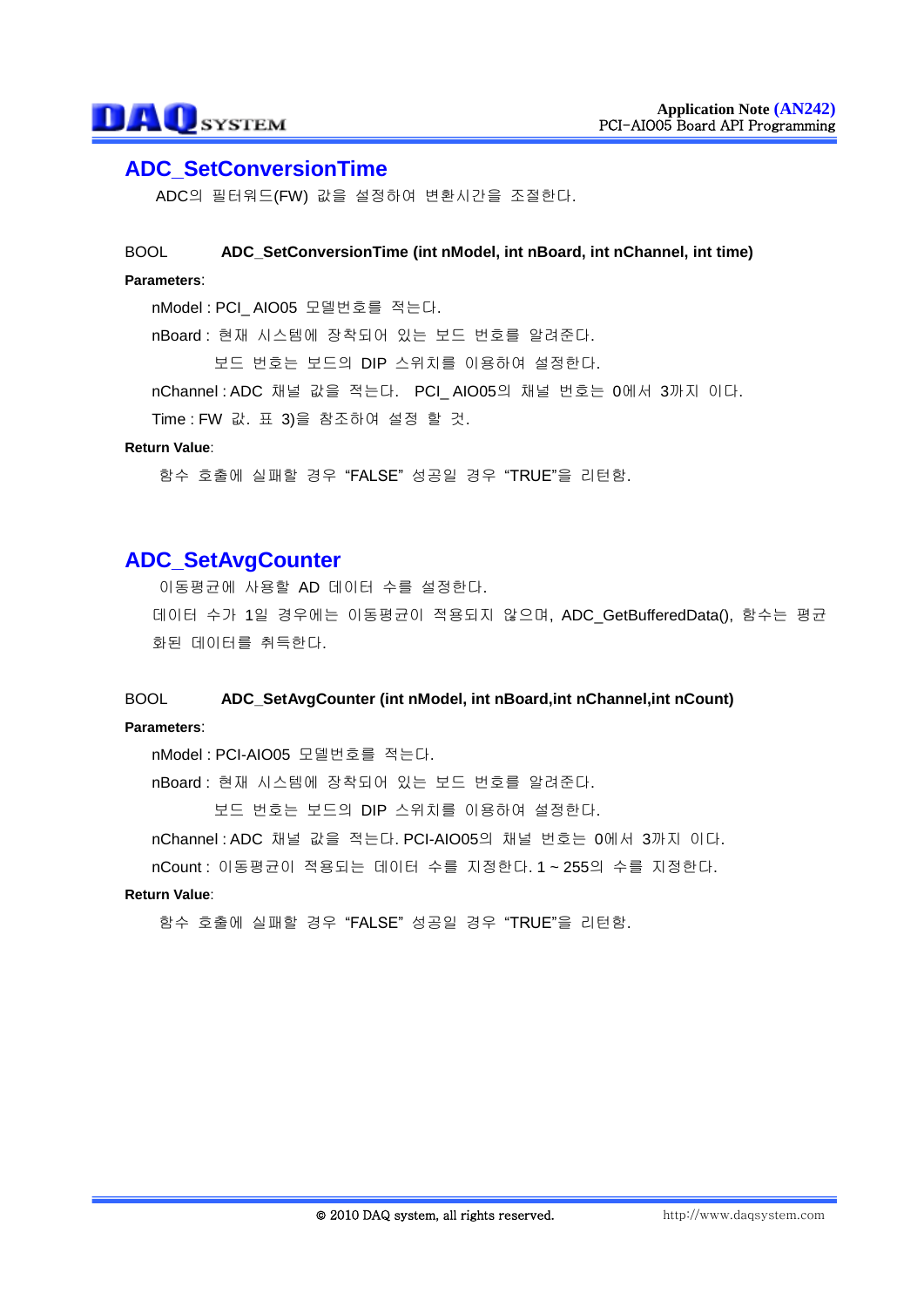## **ADC\_SetResolution**

ADC의 Resolution 입력 범위를 지정한다.

## BOOL **ADC\_SetResolution (int nModel, int nBoard, int nChannel, int nResol)**

### **Parameters**:

nModel : PCI-AIO05 모델번호를 적는다.

nBoard : 현재 시스템에 장착되어 있는 보드 번호를 알려준다.

보드 번호는 보드의 DIP 스위치를 이용하여 설정한다.

nChannel : ADC 채널 값을 적는다. PCI-AIO05의 채널 번호는 0에서 3까지 이다.

nResolution : ADC의 Resolution 입력 범위를 설정한다. (16bit ~ 24bit)

#### **Return Value**:

함수 호출에 실패할 경우 "FALSE" 성공일 경우 "TRUE"을 리턴함.

## **ADC\_StartBufferedRead**

AD 데이터를 버퍼에 저장을 시작한다.

라이브러리에 채널당 32,768개의 데이터 버퍼가 할당된다. 이 함수를 호출하게 되면 버퍼 에 AD 데이터가 연속으로 링 버퍼 형식으로 연속 저장된다. 사용자는 데이터가 덮어써지기 전에 읽어야만 유효한 데이터를 취득할 수 있다.

#### BOOL **ADC\_StartBufferedRead (int nModel, int nBoard)**

#### **Parameters**:

nModel : PCI-AIO05 모델번호를 적는다.

nBoard : 현재 시스템에 장착되어 있는 보드 번호를 알려준다.

보드 번호는 보드의 DIP 스위치를 이용하여 설정한다.

#### **Return Value**: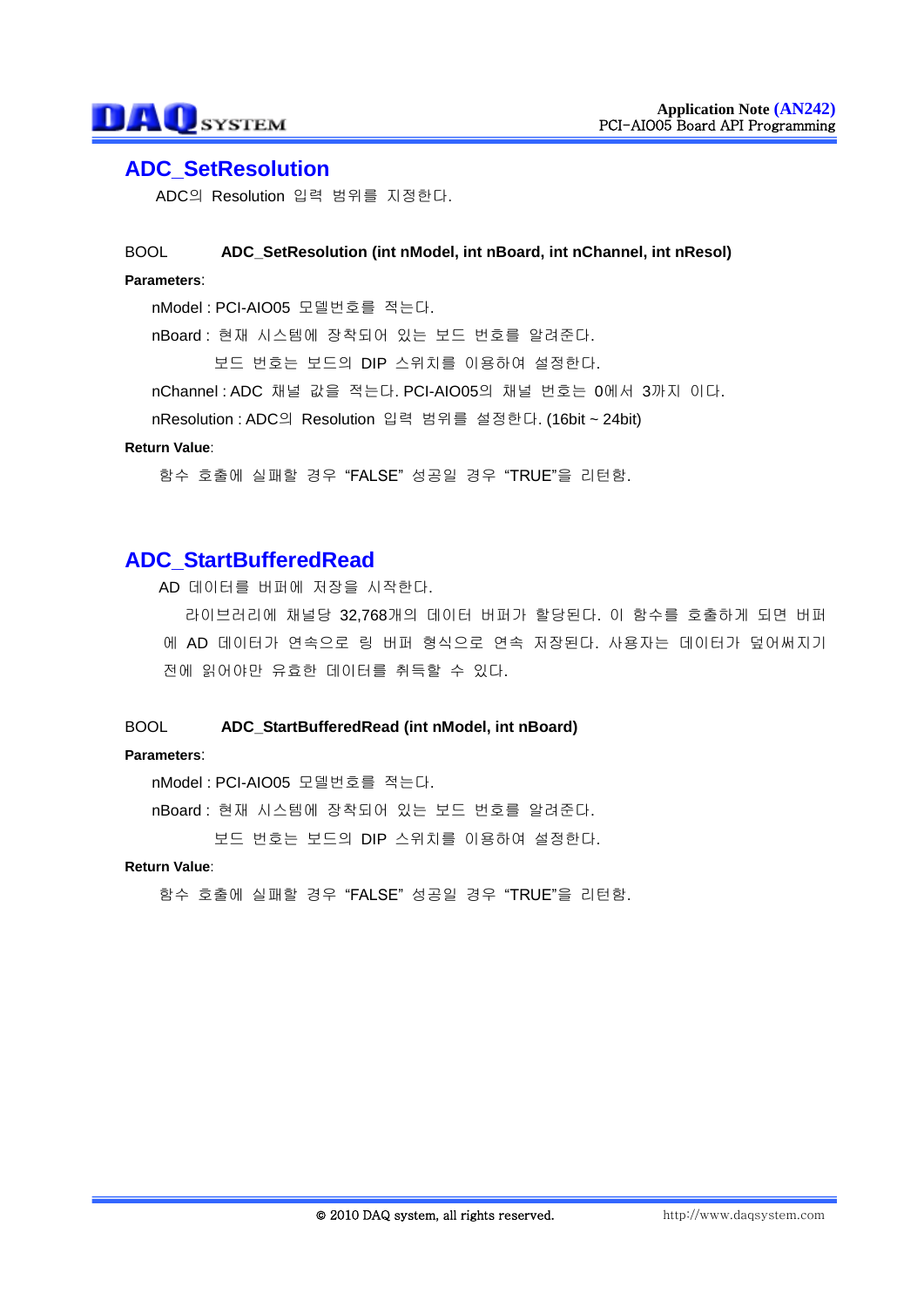## **ADC\_StopBufferedRead**

AD 데이터를 버퍼에 저장을 중지한다.

### BOOL **ADC\_StopBufferedRead (int nModel, int nBoard)**

## **Parameters**:

nModel : PCI-AIO05 모델번호를 적는다.

nBoard : 현재 시스템에 장착되어 있는 보드 번호를 알려준다.

보드 번호는 보드의 DIP 스위치를 이용하여 설정한다.

#### **Return Value**:

함수 호출에 실패할 경우 "FALSE" 성공일 경우 "TRUE"을 리턴함.

## **ADC\_GetBufferedData**

버퍼에 저장된 AD 데이터를 읽어 온다.

정밀도에 따른 ADC의 값의 범위는 극성 설정에 따라 [표 4]와 같다.

### int **ADC\_GetBufferedData (int nModel,int nBoard,int nChannel,int nCount,int \*nData)**

#### **Parameters**:

nModel : PCI-AIO05 모델번호를 적는다.

nBoard : 현재 시스템에 장착되어 있는 보드 번호를 알려준다.

보드 번호는 보드의 DIP 스위치를 이용하여 설정한다.

nChannel : ADC 채널 값을 적는다. PCI-AIO05의 채널 번호는 0에서 3까지 이다.

nCount : 읽어 올 데이터 수를 지정한다. 최대 버퍼 수(32,768) 이내의 수를 지정한다.

nData : AD 데이터가 저장될 변수의 포인터이다. 버퍼 크기를 읽어 올 데이터 수 이상으로 할당한다.

#### **Return Value**:

실제 nData에 저장된 데이터 수이다.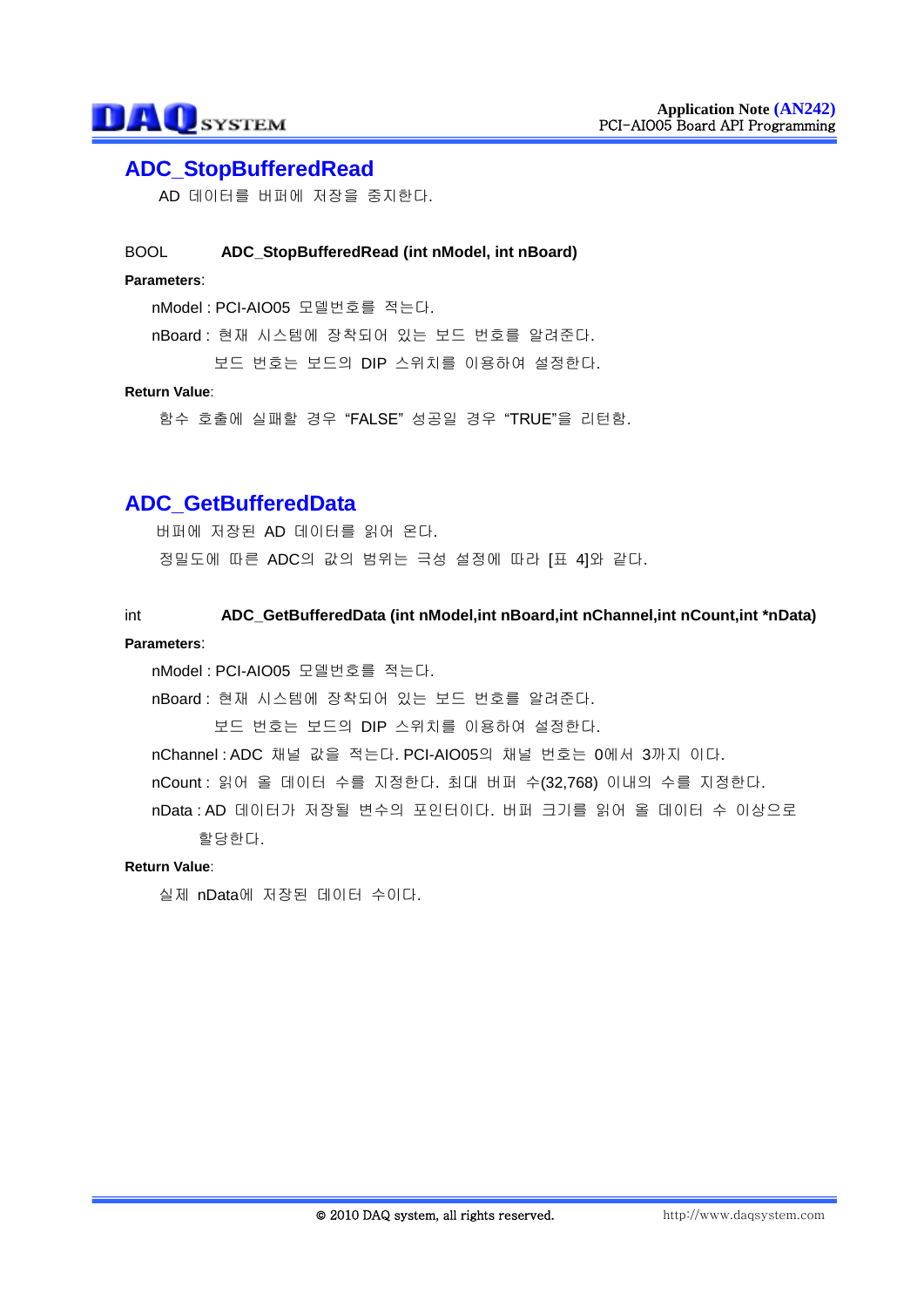## **DIO(Digital Input Output) API Functions**

## *Overview*

| <b>BOOL</b> | DIO_Read (int nModel, int nBoard, DWORD *nData)      |
|-------------|------------------------------------------------------|
| <b>BOOL</b> | DIO_Write (int nModel, int nBoard, DWORD nData)      |
| <b>BOOL</b> | DIO_WriteBack (int nModel, int nBoard, DWORD *nData) |

## **DIO\_Read**

Digital Input 의 상태를 읽는다.

#### BOOL **DIO\_Read (int nModel, int nBoard, DWORD \*nData)**

#### **Parameters**:

nModel : PCI\_ AIO05 모델번호를 적는다.

nBoard : 현재 시스템에 장착되어 있는 보드 번호를 알려준다.

보드 번호는 보드의 DIP 스위치를 이용하여 설정한다.

nData :읽어올 DI값을 받을 변수의 포인터이다.

데이터 비트와 입력 핀과의 관계는 비트 0 – EIN0, 비트 1 – EIN1, 비트 2 – EIN2, 비 트 3 – EIN3을 의미한다.

#### **Return Value**:

함수 호출에 실패할 경우 "FALSE" 성공일 경우 "TRUE"을 리턴함.

## **DIO\_Write**

Digital Output 핀의 상태를 설정한다.

### BOOL **DIO\_Write (int nModel, int nBoard, DWORD nData)**

### **Parameters**:

nModel : PCI\_ AIO05 모델번호를 적는다.

nBoard : 현재 시스템에 장착되어 있는 보드 번호를 알려준다.

보드 번호는 보드의 DIP 스위치를 이용하여 설정한다.

nData : 출력 DO값으로 데이터 비트와 입력 핀과의 관계는 비트 0 – EOUT0, 비트 1 – EOUT1, 비트 2 – EOUT2, 비트 3 – EOUT3을 의미한다.

EOUT 핀은 출력 값이 '1' 이면 접지에 연결되고, '0'이면 float 상태가 된다.

### **Return Value**: